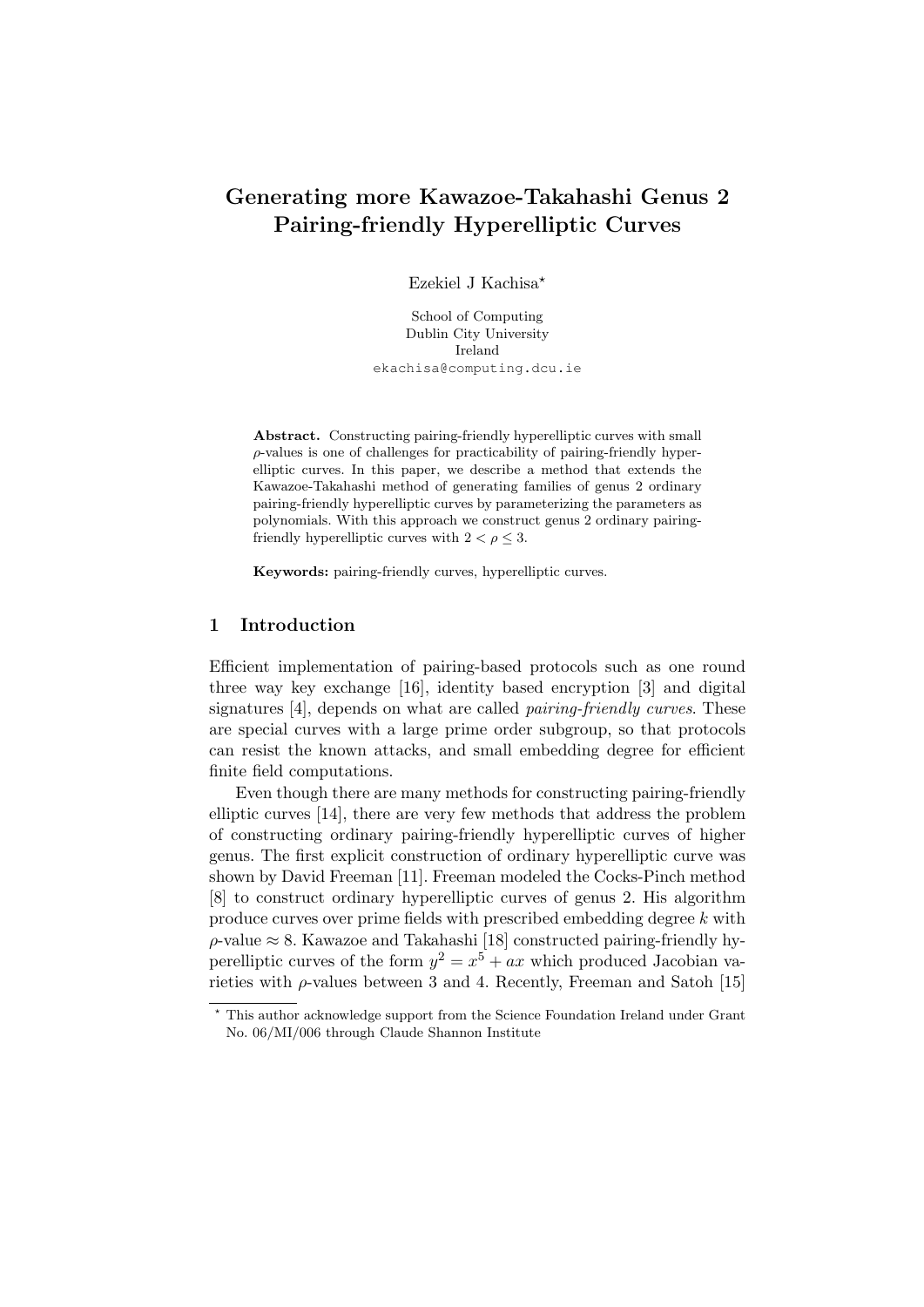proposed algorithms for generating pairing-friendly hyperelliptic curves. In their construction it was shown that if an elliptic curve,  $E$ , is defined over a finite field,  $\mathbb{F}_p$ , and A is abelian variety isogenous over  $\mathbb{F}_{p^d}$  to a product of two isomorphic elliptic curves then the abelian variety,  $A$ , is isogenous over  $\mathbb{F}_p$  to a primitive subvariety of the Weil restriction of E from  $\mathbb{F}_{p^d}$  to  $\mathbb{F}_p$ . Notably, the Freeman-Satoh algorithm produces hyperelliptic curves with better  $\rho$  value than previously reported. The best, for example, achieves a  $\rho$ -value of 20/9 for embedding degree  $k = 27$ . However, the  $\rho$ -values of most embedding degrees for ordinary hyperelliptic curves remain too high for an efficient implementation.

For a curve to be suitable for implementation it should possess desirable properties which include efficient implementation of finite field arithmetic and the order of the Jacobian having a large prime factor.

In this paper we generate more Kawazoe-Takahashi genus 2 ordinary pairing-friendly hyperelliptic curves. In particular, we construct curves of embedding degrees  $2, 7, 8, 10, 11, 13, 22, 26, 28, 44$  and 52 with  $\rho$ -value between 2 and 3.

We proceed as follows: In Section 2 we present mathematical background and facts on constructing pairing-friendly hyperelliptic curves while in Section 3 we discuss the construction of pairing-friendly hyperelliptic curves based on the Kawazoe-Takahashi algorithms and in Section 4 we present the generalization of Kawazoe-Takahashi algorithms for constructing pairing-friendly hyperelliptic curves and we give explicit examples. The paper is concluded in Section 5.

# 2 Pairing-friendly hyperelliptic curves

# 2.1 Mathematical background

Let  $p > 2$  be a prime, let r be prime distinct from p. We denote a hyperelliptic curve of genus g defined over a finite field  $\mathbb{F}_p$  by C. This is a non-singular projective model of the affine curve of the form:

$$
y^2 = f(x) \tag{1}
$$

where  $f(x)$  is a monic polynomial of degree  $2q + 1$ , has its coefficients in  $\mathbb{F}_p[x]$  and has no multiple roots in  $\bar{\mathbb{F}}_p$ . We denote the Jacobian of C by  $J_C$  and a group of the  $\mathbb{F}_p$ -rational points of the Jacobian of C by  $J_C(\mathbb{F}_p)$ . This group is isomorphic to degree zero divisor class group of C over  $\mathbb{F}_p$ .

As in the elliptic curve case the *embedding degree* of Jacobian variety is defined as follows: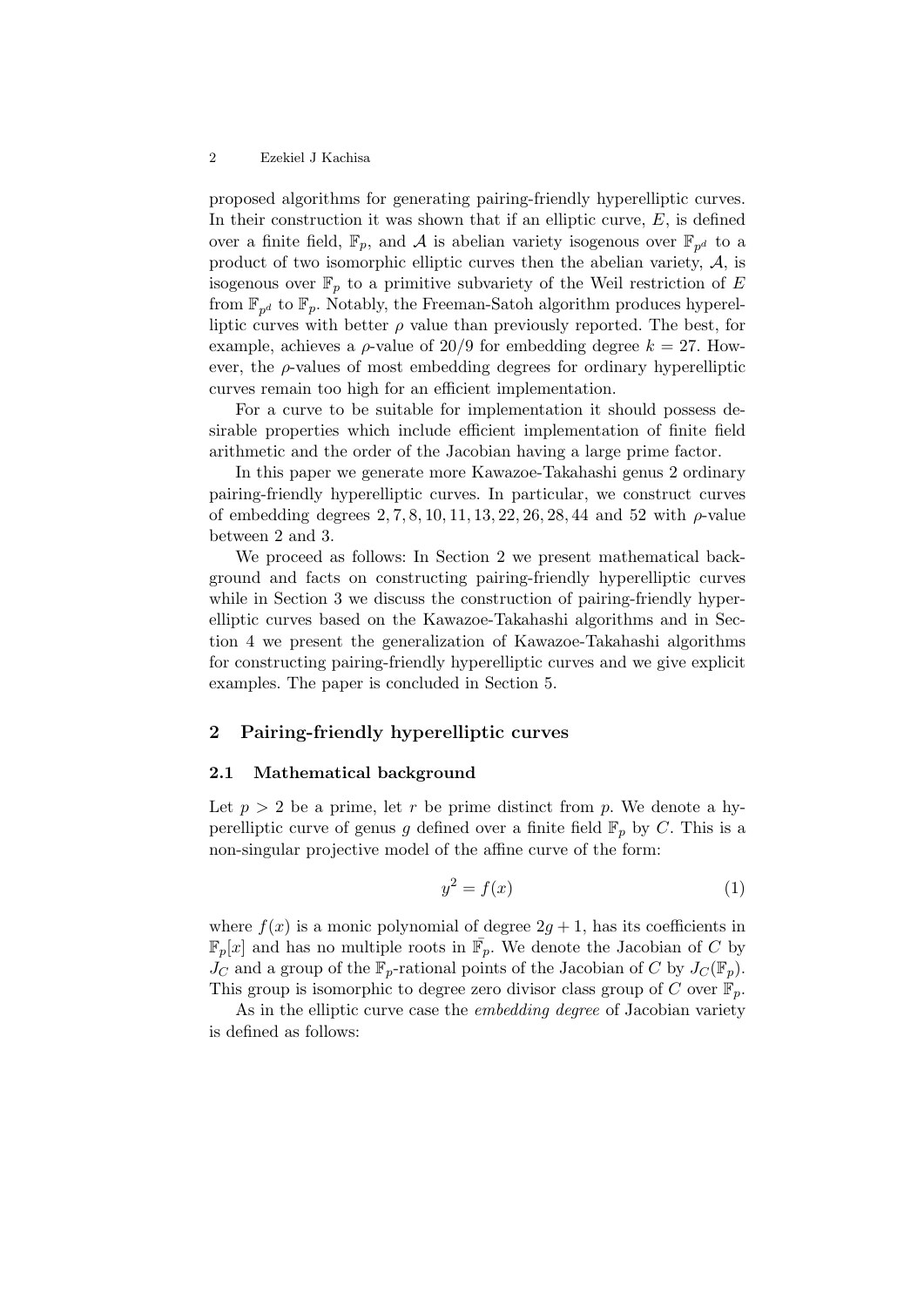**Definition 1** ([11]). Let C be an hyperelliptic curve defined over a prime finite field  $\mathbb{F}_p$ . Let r be a prime dividing  $\#J_{\mathcal{C}}(\mathbb{F}_p)$ . The embedding degree of  $J_C$  with respect to r is the smallest positive integer k such that  $r | p^k-1$ but  $r \nmid p^i - 1$  for  $0 < i < k$ .

The definition, as in the elliptic curve case, explains that  $k$  is the smallest positive integer such that the extension field  $\mathbb{F}_{p^k}$ , contains a set of rth roots of unity. Hence we refer to a curve  $C$  as having embedding degree k with respect to r if and only if a subgroup of order r of its Jacobian  $J_C$ does. As such, for an efficient arithmetic implementation curves must have small embedding degree so that arithmetic in  $\mathbb{F}_{p^k}$  is feasible. Furthermore, we require that the size of the finite field,  $\mathbb{F}_p$ , be as small as possible in relation to the the size of the prime order subgroup  $r$ . This is measured by a parameter known as the  $\rho$ -value. For a *q*-dimensional abelian variety defined over  $\mathbb{F}_p$  this parameter is defined as:

$$
\rho = \frac{g \log(p)}{\log(r)}.
$$

In the ideal case the abelian varieties of dimension  $g$  have a prime number of points in which case  $\rho \approx 1$ . For pairing-friendly one-dimensional abelian varieties one can reach the ideal case by using the constructions in [19], [6] and [10]. However, this proves not be the case with higher dimensional abelian varieties. Hence the interest has been to construct higher dimensional abelian varieties with low embedding degrees and small  $\rho$ values. And the same time, for security reasons we require  $r$  large enough so that discrete logarithm problem (DLP) in the subgroup of prime order  $r$  is suitably hard and  $k$  sufficiently large enough so that the (DLP) in F ∗  $_{p^k}^*$ , withstand the known attacks.

There are two main cryptographic pairings, the Weil and the Tate. In both cases the basic idea is to embed the cryptographic group of order r into a multiplicative group of rth roots of unity,  $\mu_r$ . A non-degenerate, bilinear map for the Tate pairing, for example, is defined by the following map:

$$
t_r: J_C({\mathbb F}_{p^k})[r] \times J_C({\mathbb F}_{p^k})/J_C({\mathbb F}_{p^k}) \longrightarrow ({\mathbb F}_{p^k}^*)/({\mathbb F}_{p^k}^*)^r.
$$

# 3 Kawazoe-Takahashi hyperelliptic curves

Kawazoe and Takahashi [18] presented an algorithm which constructed hyperelliptic curves of the form  $y^2 = x^5 + ax$  with ordinary Jacobians. Their construction used two approaches, one was based on the Cocks-Pinch method [8] of constructing ordinary pairing-friendly elliptic curves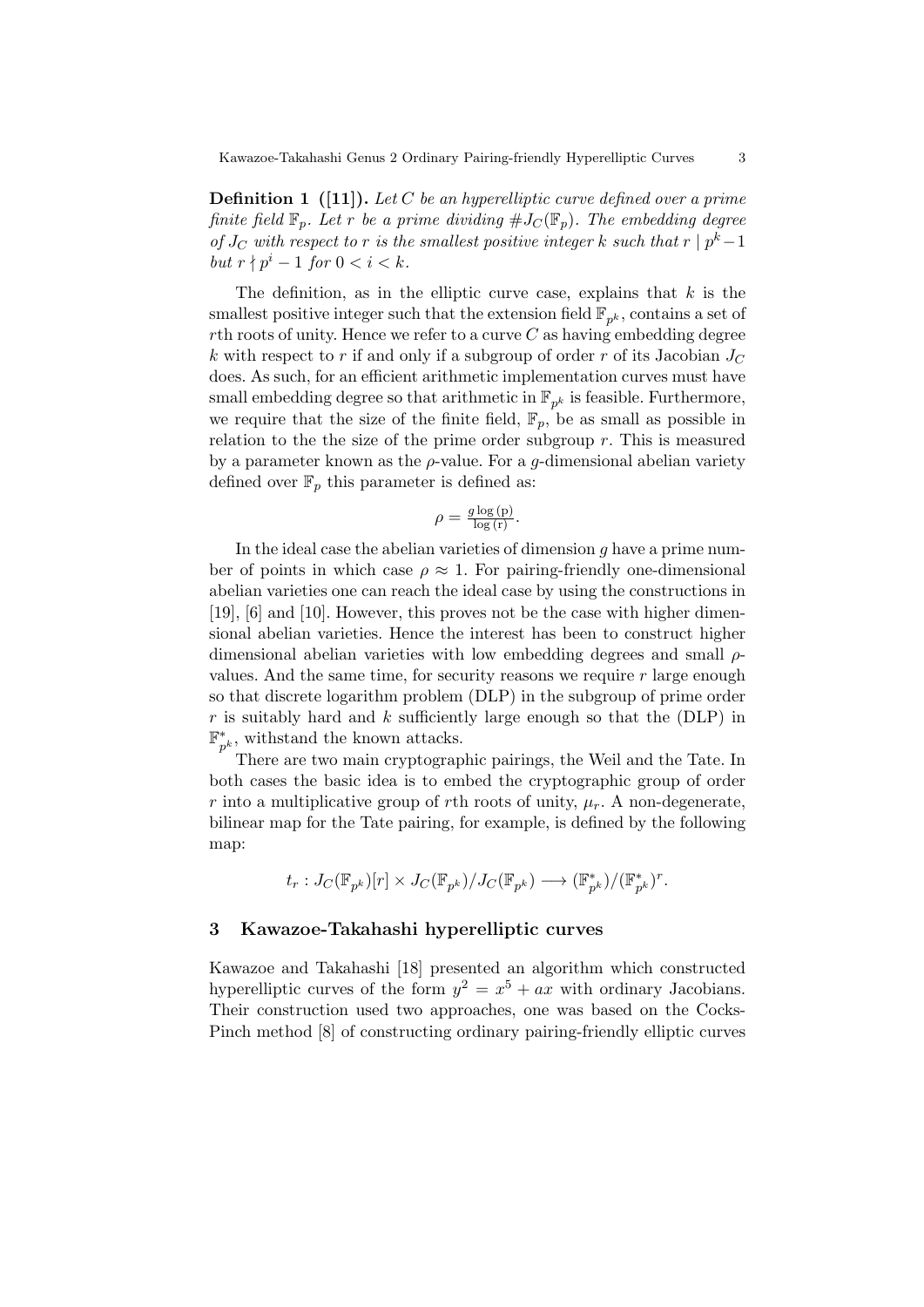and the other was based on cyclotomic polynomials. This idea was first proposed by Brezing and Weng in [7]. However, both approaches are based on the predefined sizes of the Jacobians as presented in [9]. The order of the Jacobian,  $\#J_C$ , is closely related to the characteristic polynomial,  $\chi(t)$ , of the Frobenius endormorphism,  $\pi$ .

Consequently, for genus 2 curves the  $\chi(t)$  of the Frobenius is a polynomial known to have the following form:

$$
\chi(t) = t^4 - a_1 t^3 + a_2 t^2 - a_1 p t + p^2 \tag{2}
$$

within  $a_1, a_2 \in \mathbb{F}_p$  and furthermore  $| a_1 | \leq 4p$  and  $| a_2 | \leq 6p$ . Hence,  $\# J_C$ is determined from Equation 2 by the following relation:

$$
#J_C = \chi(1) = 1 - a_1 + a_2 - a_1 p + p^2.
$$
 (3)

The Hasse-Weil bound describes the interval in which the order of the Jacobian is found as follows:

$$
\left\lceil (\sqrt{p} - 1)^{2g} \right\rceil \le \#J_C \le \left\lfloor (\sqrt{p} + 1)^{2g} \right\rfloor \tag{4}
$$

Theorem 1 below outlines the characteristic polynomials which defines hyperelliptic curves, C, of the form  $y^2 = x^5 + ax$  defined over  $\mathbb{F}_p$ . The  $J_C$ of C for these cases is a simple ordinary Jacobian over  $\mathbb{F}_p$ .

**Theorem 1** ([9],[18]). Let p be an odd prime, C a hyperelliptic curve defined over  $\mathbb{F}_p$  by equation  $y^2 = x^5 + ax$ , Jc the Jacobian variety of C and  $\chi(t)$  the characteristic polynomial of the pth power Frobenius map of  $C.$  Then the following holds: (In the following c, d are integers such that  $p = c^2 + 2d^2$  and  $c \equiv 1 \pmod{4}$ ,  $d \in \mathbb{Z}$  (such c and d exists if and only if  $p \equiv 1, 3 \pmod{8}$ .

- 1) If  $p \equiv 1 \mod 8$  and  $a^{(p-1)/2} \equiv -1 \mod p$ , then  $\chi(t) = t^4 4dt^3 +$  $8d^2t^2 - 4dpt + p^2$  and  $2(-1)^{(p-1)/8}d \equiv (a^{(p-1)/8} + a^{3(p-1)/8})c \mod p$
- 2) If  $p \equiv 1 \mod 8$  and  $a^{(p-1)/4} \equiv -1 \mod p$ , or if  $p \equiv 3 \mod 8$  and  $a^{(p-1)/2} \equiv -1 \mod p$ , then  $\chi(t) = t^4 + (4c^2 - 2p)t^2 + p^2$

Using the formulae in Theorem 1 Kawazoe and Takahashi developed a Cocks-Pinch-like method to construct genus 2 ordinary pairing-friendly hyperelliptic curves of the form  $y^2 = x^5 + ax$ . As expected the curves generated by the Cocks-Pinch-like method had their  $\rho$ -values close to 4. Furthermore, they also presented cyclotomic families. With this method they managed to construct a  $k = 24$  curve with  $\rho = 3$ . In both cases the ultimate goal is to find integers c and  $d$  such that there is a prime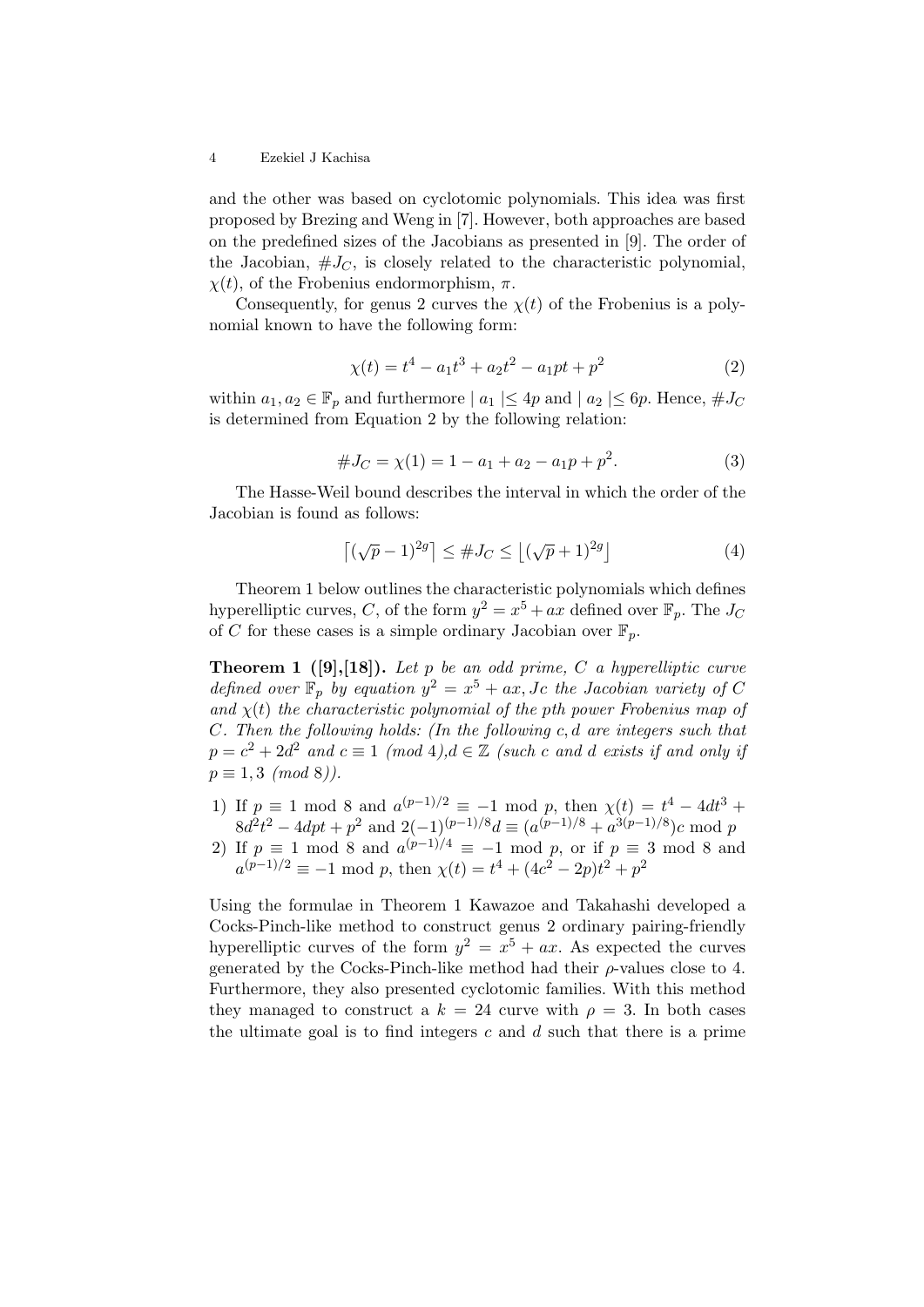$p = c^2 + 2d^2$  with  $c \equiv 1 \pmod{4}$  and  $\chi(1)$  having a large prime factor. Algorithms 1 and 2 developed from Theorem 1 construct individual genus 2 pairing-friendly hyperelliptic curves with  $\rho \approx 4$ .

Algorithm 1: Kawazoe-Takahashi Type I pairing-friendly Hyperelliptic curves with  $\#J_C = 1 - 4d + 8d^2 - 4dp + p^2$ 

# Input:  $k \in \mathbb{Z}$ .

**Output:** a hyperelliptic curve defined by  $y^2 = x^5 + ax$  with Jacobian group having a prime subgroup of order  $r$ .

- 1. Choose r a prime such that  $lcm(8, k)$  divides  $r 1$ .
- 2. Choose  $\zeta$  a primitive kth root of unity in  $(\mathbb{Z}/r\mathbb{Z})^{\times}, \omega$  a positive integer such that  $\omega^2 \equiv -1 \mod r$  and  $\sigma$  a positive integer such that  $\sigma^2 \equiv 2 \mod r$ .
- 3. Compute integers,  $c, d$  such that:
	- $c \equiv (\zeta + \omega)(\sigma(\omega + 1))^{-1} \mod r$  and  $c \equiv 1 \mod 4$
	- $d \equiv (S + \frac{\omega}{c}) (\frac{\omega}{\omega} + 1) (\frac{1}{2}(\omega + 1))^{-1} \mod r.$
- 4. Compute a prime  $p = (c^2 + 2d^2)$  such that  $p \equiv 1 \mod 8$ .
- 5. Find  $a \in \mathbb{F}_p$  such that:
	- $a^{(p-1)/2} \equiv -1 \mod p$  and  $2(-1)^{(p-1)/8}d \equiv (a^{(p-1)/8} + a^{3(p-1)/8})c$ mod p.
- 6. Define a hyperelliptic curve C by  $y^2 = x^5 + ax$ .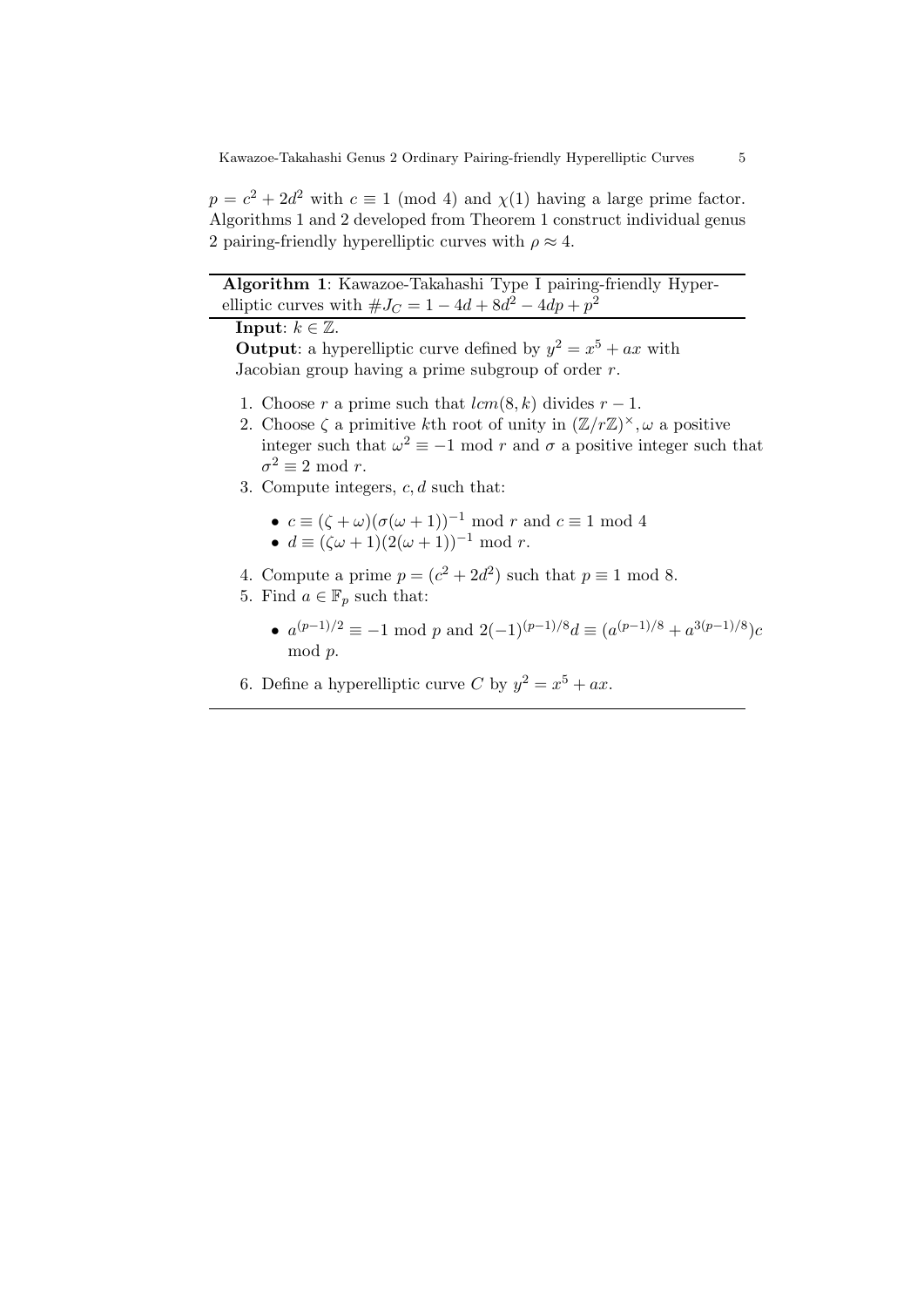Algorithm 2: Kawazoe-Takahashi Type II pairing-friendly Hyperelliptic curves with  $\#J_C = 1 + (4c^2 - 2p) + p^2$ 

# **Input:**  $k \in \mathbb{Z}$ .

**Output:** a hyperelliptic curve defined by  $y^2 = x^5 + ax$  with Jacobian group having a prime subgroup of order  $r$ .

- 1. Choose r a prime such that  $lcm(8, k)$  divides  $r 1$ .
- 2. Choose  $\zeta$  a primitive kth root of unity in  $(\mathbb{Z}/r\mathbb{Z})^{\times}, \omega$  positive integer such that  $\omega^2 \equiv -1 \mod r$  and  $\sigma$  a positive integer such that  $\sigma^2 \equiv 2$ mod r.
- 3. Compute integers,  $c, d$  such that:
	- $c \equiv 2^{-1}(\zeta 1)\omega$  mod r and  $c \equiv 1 \mod 4$
	- $d \equiv (\zeta + 1)(2\sigma)^{-1} \mod r$ .
- 4. Compute a prime  $p = (c^2 + 2d^2)$  such that  $p \equiv 1, 3 \mod 8$  and for some integer  $\delta$  satisfying  $\delta^{(p-1)/2} \equiv -1 \mod p$  and
- 5. Find  $a \in \mathbb{F}_p$  such that:
	- $a = \delta^2$  when  $p \equiv 1 \mod 8$  or  $a = \delta$  when  $p \equiv 3 \mod 8$ .
- 6. Define a hyperelliptic curve C by  $y^2 = x^5 + ax$ .

*Remark 1.* The key feature in both algorithms is that  $r$  is choosen such *that r* − 1 is divisible by 8 so that  $\mathbb{Z}/r\mathbb{Z}$  contains both  $\sqrt{-1}$  and  $\sqrt{2}$  for both  $c$  and  $d$  to satisfy the conditions in the algorithm.

# 4 Our generalization

We observe that one can do better if the algorithms are parametrized by polynomials in order to construct curves with specified bit size. We represent *families* of pairing-friendly curves for which parameters  $c, d, r, p$ are parametrized as polynomials  $c(z)$ ,  $d(z)$ ,  $r(z)$ ,  $p(z)$  in a variable z. In fact this idea of using polynomials was used in other constructions for pairing-friendly curves such as in [19],[2] [21] and [7].

When working with the polynomials we consider polynomials with rational coefficients. The definitions below describes a family of Kawazoe-Takahashi-type of pairing-friendly hyperelliptic curves.

**Definition 2** ([14]). Let  $g(z) \in \mathbb{Q}[z]$ . We say that  $g(z)$  represents primes if the following are satisfied:

 $- q(z)$  is non constant irreducible polynomial.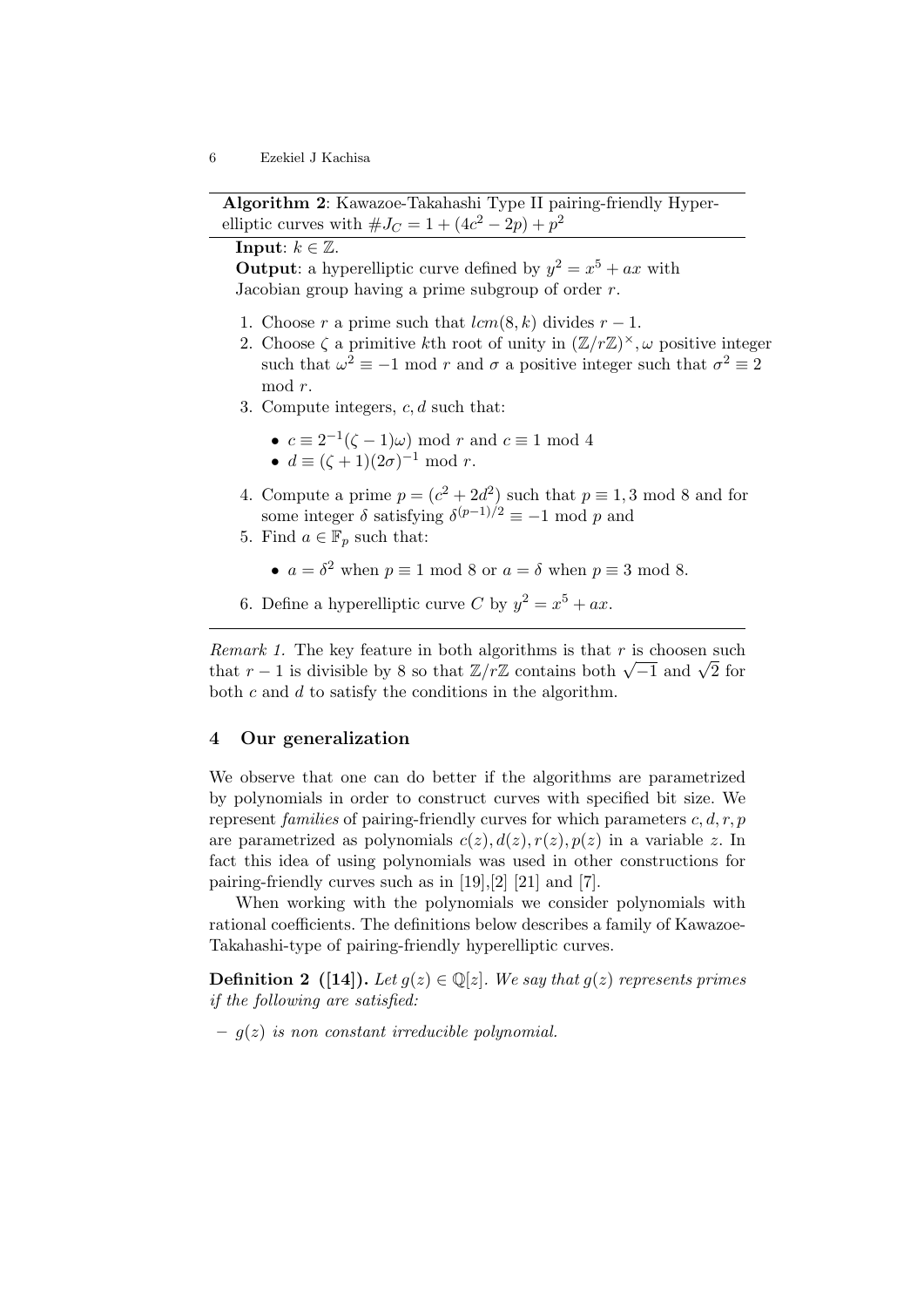- $q(z)$  has a positive leading coefficient.
- $-g(z)$  represents integers i.e for  $z_0 \in \mathbb{Z}$ ,  $g(z_0) \in \mathbb{Z}$ .
- $gcd({g(z) : z, g(z) \in \mathbb{Z}}) = 1$

**Definition 3.** Let  $c(z)$ ,  $d(z)$ ,  $r(z)$  and  $p(z)$  be non-zero polynomials with rational coefficients. For a given positive integer k the couple  $(r(z), p(z))$ parameterizes a family of Kawazoe-Takahashi type of hyperelliptic curves with Jacobian  $J_C$  whose embedding degree is k if the following conditions are satisfied:

- (i) c(z) represents integers such that  $c(z) \equiv 1 \mod 4$ ;
- (*ii*)  $d(z)$  represents integers;
- (iii)  $p(z) = c(z)^2 + 2d(z)^2$  represents primes;
- (iv)  $r(z)$  represents primes;
- (v)  $r(z)|1-4d(z)+8d(z)^2-4d(z)p(z)+p(z)^2$  or  $r(z)|1+(4c(z)^2-2p(z))+$  $p(z)^2$
- (vi)  $\Phi_k(p(z)) \equiv 0 \mod r(z)$ , where  $\Phi_k$  is the kth cyclotomic polynomial.

And we define the  $\rho$ -value of this family as  $\rho = \frac{2 \deg(p(z))}{\deg(r(z))}$ .

In [9] they showed that there exists a simple ordinary abelian variety surface with characteristic polynomials of Frobenius  $t^4 - 4d + 8d^2 - 4dp +$  $p^2 \in \mathbb{Z}[t]$  or  $t^4 + (4c^2 - 2p) + p^2 \in \mathbb{Z}[t]$  with certain conditions on c and  $d$ . Hence Definition 3 part  $(i)$  and  $(ii)$  ensures that the polynomial representation of  $c$  and  $d$  conforms with the conditions. While condition (v) of Definition 3 ensures that for a given z for which  $p(z)$  and  $r(z)$ represents prime  $r(z)$  divides  $\#J_{C}(z)$ . In otherwords, the order of the Jacobian of the constructed curve has a prime order subgroup of size  $r(z)$ . Finaly, condition (*vi*) of Definition 3 ensures that the Jacobian of the constructed curve has embedding degree k.

With these definitions we now adapt Algorithms 1 and 2 to the polynomial context. This can be seen in Algorithms 3 and 4 below generalizing Algorithms 1 and 2 respectively. In particular we construct our curves by taking a similar approach as described in [17] for constructing pairingfriendly elliptic curves.

In general this method uses minimal polynomials rather than a cyclotomic polynomial in defining the size of the prime order subgroup. The difficult part is the choosing the right polynomial for representing the size of the cryptographic group.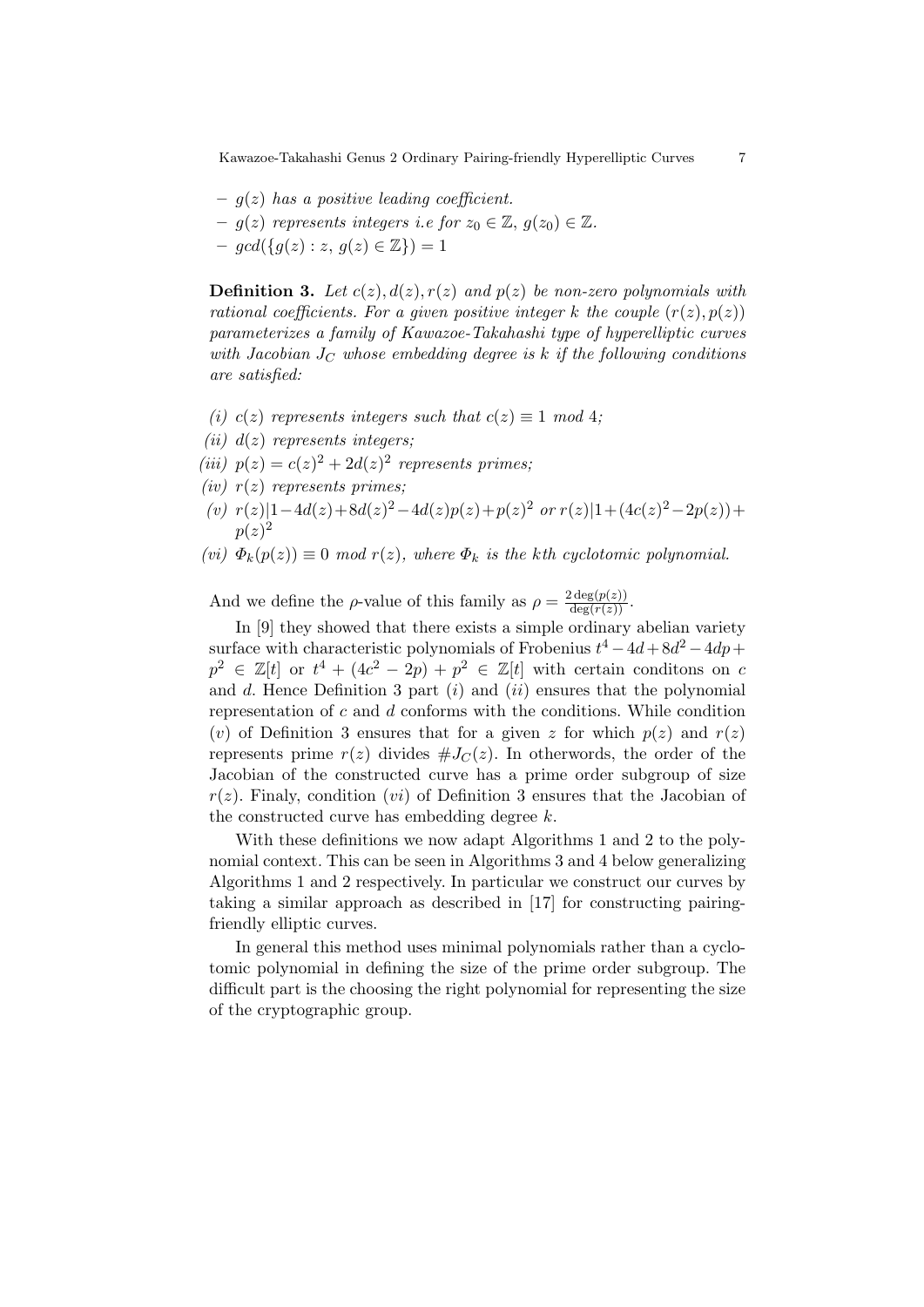Algorithm 3: Our generalization for finding pairing-friendly Hyperelliptic curves with  $\#J_C(z) = 1 - 4d(z) + 8d(z)^2 - 4d(z)p(z) + p(z)^2$ 

**Input:**  $k \in \mathbb{Z}, \ell = lcm(8, k), K \cong \mathbb{Q}[z]/\Phi_{\ell}(z)$ **Output:** Hyperelliptic curve of genus 2 defined by  $y^2 = x^5 + ax$ .

- 1. Choose an irreducible polynomial  $r(z) \in \mathbb{Z}[z]$ .
- 2. Choose polynomials  $s(z)$ ,  $\omega(z)$  and  $\sigma(z)$  in  $\mathbb{Q}[z]$  such that  $s(z)$  is a Choose polynomials  $s(z)$ ,  $\omega(z)$  and  $\sigma(z)$  in  $\psi[z]$  such that  $s(z)$ <br>primitive kth root of unity,  $\omega(z) = \sqrt{-1}$  and  $\sigma(z) = \sqrt{2}$  in K.
- 3. Compute polynomials,  $c(z)$ ,  $d(z)$  such that:
	- $c(z) \equiv (s(z) + \omega(z))(\sigma(z)(\omega(z) + 1))^{-1}$  in  $\mathbb{Q}[z]/r(z)$ . •  $d(z) \equiv (s(z)\omega(z) + 1)(2(\omega(z) + 1))^{-1}$  in  $\mathbb{Q}[z]/r(z)$ .
- 4. Compute a polynomial,  $p(z) = c(z)^2 + 2d(z)^2$ .
- 5. For  $z_0 \in \mathbb{Z}$  such that:

- 
$$
p(z_0)
$$
 and  $r(z_0)$  represents primes and  $p(z_0) \equiv 1 \mod 8$  and  
-  $c(z_0), d(z_0)$  represents integers and  $c(z_0) \equiv 1 \mod 4$ .  
find  $a \in \mathbb{F}_{p(z_0)}$  satisfying:

- $a^{(p(z_0)-1)/2} \equiv -1 \mod p(z_0)$  and
- $2(-1)^{(p(z_0)-1)/8}d(z_0) \equiv (a^{(p(z_0)-1)/8} + a^{3(p(z_0)-1)/8})c(z_0) \mod$  $p(z_0)$ .
- 6. Output  $(r(z_0), p(z_0), a)$
- 7. Define a hyperelliptic curve C by  $y^2 = x^5 + ax$ .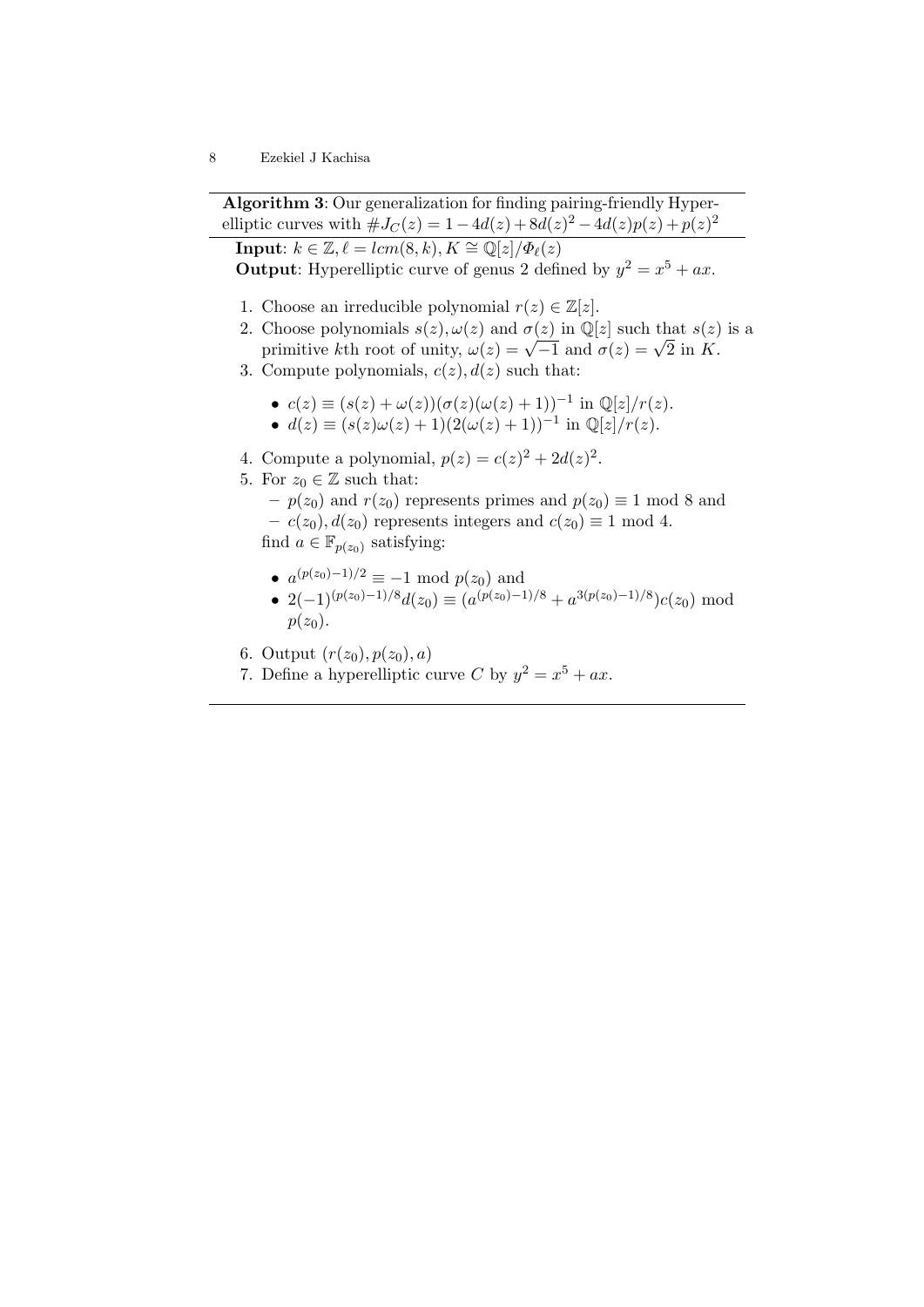Algorithm 4: Our generalization for finding pairing-friendly Hyperelliptic curves with  $\#J_C(z) = 1 + (4c(z)^2 - 2p(z)) + p(z)^2$ 

**Input:**  $k \in \mathbb{Z}, \ell = lcm(8, k), K \cong \mathbb{Q}[z]/\Phi_{\ell}(z)$ **Output:** Hyperelliptic curve of genus 2 defined by  $y^2 = x^5 + ax$ .

- 1. Choose an irreducible polynomial  $r(z) \in \mathbb{Z}[z]$ .
- 2. Choose polynomials  $s(z), \omega(z)$  and  $\sigma(z)$  in  $\mathbb{Q}[z]$  such that  $s(z)$  is a Choose polynomials  $s(z)$ ,  $\omega(z)$  and  $\sigma(z)$  in  $\psi[z]$  such that  $s(z)$ <br>primitive kth root of unity,  $\omega(z) = \sqrt{-1}$  and  $\sigma(z) = \sqrt{2}$  in K.
- 3. Compute polynomials,  $c(z)$ ,  $d(z)$  such that
	- $c(z) \equiv 2^{-1}(s(z) 1)\omega(z)$  mod  $r(z)$ •  $d(z) \equiv (z(z) + 1)(2\sigma(z))^{-1} \text{ mod } r(z)$
	-
- 4. Compute an irreducible polynomial  $p(z) = (c(z)^2 + 2d(z)^2)$
- 5. For  $z_0 \in \mathbb{Z}$  such that:
	- $p(z_0)$  and  $r(z_0)$  represents primes and  $p(z_0) \equiv 1, 3 \mod 8$  and –  $c(z_0)$ ,  $d(z_0)$  represents integers and  $c(z_0) \equiv 1 \mod 4$ .
- 6. Find  $a \in \mathbb{F}_n(z_0)$  such that:
	- $a = \delta^2$  when  $p(z_0) \equiv 1 \mod 8$  or
	- $a = \delta$  when  $p(z_0) \equiv 3 \mod 8$ .
- 7. Output  $(r(z_0), p(z_0), a)$ .
- 8. Define a hyperelliptic curve C by  $y^2 = x^5 + ax$ .

With this approach, apart from reconstructing the Kawazoe-Takahashi genus 2 curves, we discover new families of pairing-friendly hyperelliptic curve of embedding degree  $k = 2, 7, 8, 10, 11, 13, 22, 26, 28, 44$  and 52 with  $2 < \rho \leq 3$ .

The success depends on the the choice of the number field, K. Thus, in the initial step we set K to be isomorphic to a cyclotomic field  $\mathbb{Q}(\zeta_{\ell})$  for some  $\ell = lcm(8, k)$ . The condition on  $\ell$  ensures  $\mathbb{Q}[z]/r(z)$  contains square roots of −1 and 2. We take the approach as described in [17] for constructing pairing-friendly elliptic curves for defining the irreducible polynomial  $r(z)$ . Even though this method is time consuming as it involves searching for a right element, it mostly gives a favorable irreducible polynomial  $r(z)$ , which defines the size of the prime order subgroup. Here we find a minimal polynomial of an element  $\gamma \in \mathbb{Q}(\zeta_{\ell})$  and call it  $r(z)$ , where  $\gamma$  is not in any proper subfield of  $\mathbb{Q}(\zeta_{\ell})$ . Since  $\gamma$  is in no proper subfield, then we have  $\mathbb{Q}(\zeta_{\ell}) = \mathbb{Q}(\gamma)$ , where the degree of  $\mathbb{Q}(\gamma)$  over  $\mathbb{Q}$  is  $\varphi(\ell)$ , where  $\varphi(.)$  is Euler totient function.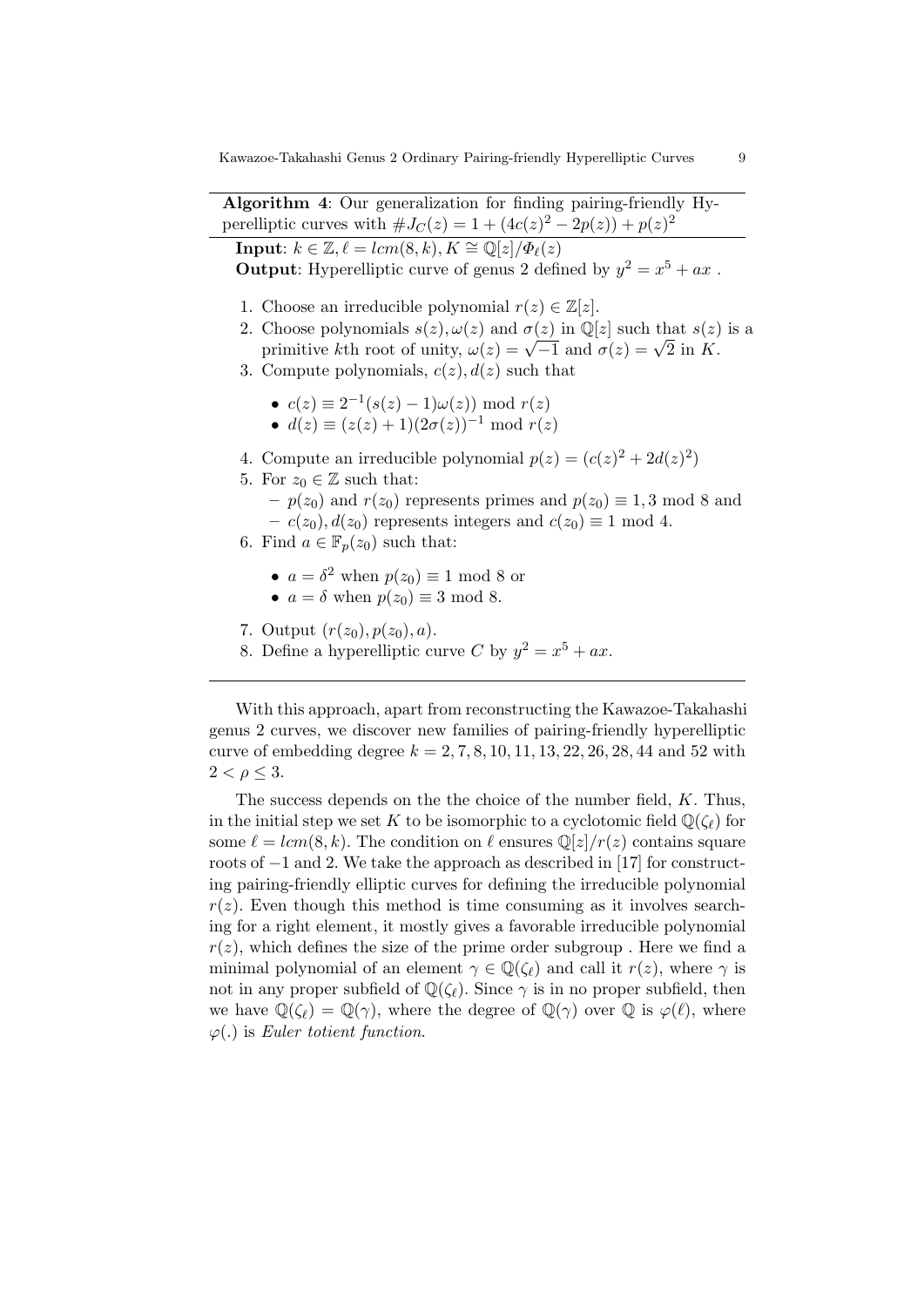However, with most values of  $k > 10$  which are not multiples of 8, the degree of  $r(z)$  tends to be large. As observed in [14], for such curves this limits the number of usable primes. The current usable size of  $r$  is in the range  $[2^{160}, 2^{512}]$ .

#### 4.1 The algorithm explained

**Step 1: Set up** This involves initializing the algorithm by setting  $\mathbb{Q}(\zeta_{\ell})$ defined as  $\mathbb{Q}[z]/\Phi_{\ell}(z)$ . The Choice of this field ensures that it contains defined as  $\mathbb{Q}[z]/\mathbb{Z}e(z)$ . The Unoice of this field ensures that it contains  $\zeta_k$  and  $\sqrt{-1}$  and  $\sqrt{2}$ . The ideal choice, in such a case, is  $\mathbb{Q}(\zeta_8, \zeta_k)$  =  $\mathbb{Q}(\zeta_{lcm(k,8)})$ .

Step 2: Representing  $\zeta_k$ ,  $\sqrt{-1}$  and  $\sqrt{2}$  We search for a favorable element,  $\gamma \in \mathbb{Q}(\zeta_{\ell})$  such that the minimal polynomial of  $\gamma$  has degree  $\varphi(\ell)$  and we call this  $r(z)$ . We redefine our field to  $\mathbb{Q}[z]/r(z)$ . In this field  $\varphi(\ell)$  and we can this  $r(z)$ . We redefine our field to  $\mathbb{Q}[z]$ <br>we find a polynomial that represents  $\zeta_k, \sqrt{-1}$  and  $\sqrt{2}$ .

For  $\zeta_k$  there are  $\varphi(k)$  numbers of primitive kth roots of unity. In fact if  $gcd(\alpha, k) = 1$  then  $\zeta_k^{\alpha}$  is also primitive kth root of unity. To find the n gca( $\alpha, \kappa$ ) = 1 then  $\zeta_k^{\Sigma}$  is also primitive  $\kappa$ th root of unity. To find the solu-<br>polynomial representation of  $\sqrt{-1}$  and  $\sqrt{2}$  in  $\mathbb{Q}[z]/r(z)$  we find the solutions of the polynomials  $z^2 + 1$  and  $z^2 - 2$  in the number field isomorphic to  $\mathbb{Q}[z]/r(z)$  respectively.

Steps 3,4,5: Finding the family All computations in the algorithm are done modulo  $r(z)$  except when computing  $p(z)$ . It is likely that polynomials  $p(z)$ ,  $c(z)$  and  $d(z)$  have rational coefficient. At this point polynomials are tested to determine whether they represent intergers or primes as per Definition 3.

### 4.2 New curves

We now present a series of new curves constructed using the approach described above. Proving the theorems is simple considering  $\gamma$  has minimal polynomial  $r(z)$ . We give a proof of Theorem 2. For the other curves the proofs are similar.

We start by constructing a curve of embedding degree,  $k = 7$ . It is interesting to note that here we get a family with  $\rho = 8/3$ .

**Theorem 2.** Let  $k = 7, \ell = 56$ . Let  $\gamma = \zeta_{\ell} + 1 \in \mathbb{Q}(\zeta_{\ell})$  and define polynomials  $r(z)$ ,  $p(z)$ ,  $c(z)$ ,  $d(z)$  by the following:

$$
r(z) = z^{24} - 24z^{23} + 276z^{22} - 2024z^{21} + 10625z^{20} - 42484z^{19}
$$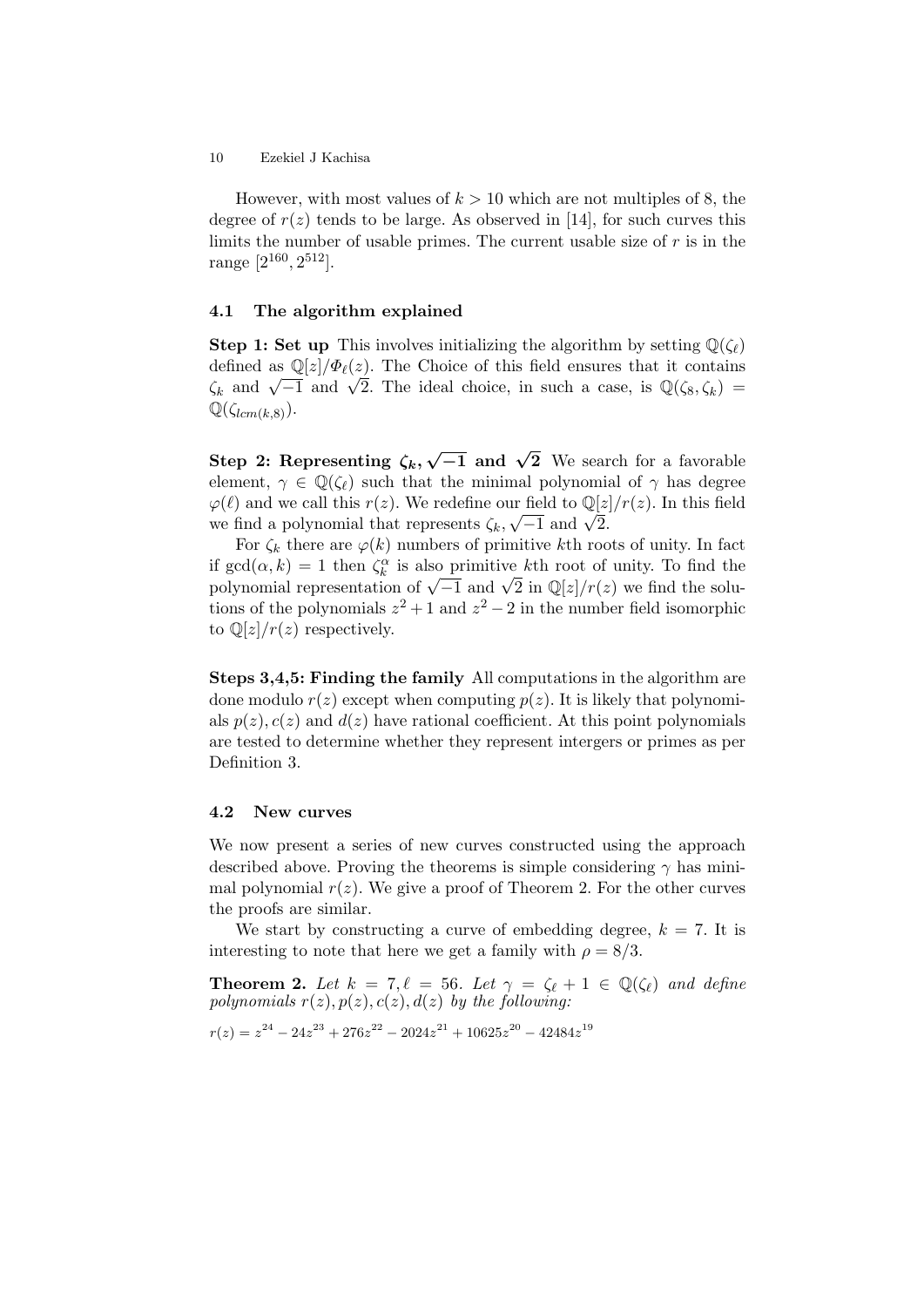+ 134406z − 344964z + 730627z − 1292016z + 1922616z − 2419184z + 2580005z − 2332540z + 1784442z − 1150764z + 621877z − 279240z + 102948z − 30632z + 7175z − 1276z + 162z − 12z + 1 p(z) = (z − 32z + 494z − 4900z + 35091z − 193284z + z − 3084120z + 9351225z − 24075480z + 53183130z − z + 168810915z − 245025900z + 311572260z − z + 340656803z − 292929968z + 220707810z − 145300540z + z − 41279004z + 17609384z − 6432920z + 2023515z − 569816z + 159446z − 49588z + 16186z − 4600z + 968z − 128z + 8)/8 c(z) = (−z + 9z − 37z + 91z − 147z + 161z − 119z + 57z − 16z + 2)/2 d(z) = (z − 16z + 119z − 546z + 1729z − 4004z + 7007z − 9438z + 9867z − 8008z + 5005z − 2366z + 819z − 196z + 28z )/4

Then  $(r(2z), p(2z))$  constructs a genus 2 hyperelliptic curves. The  $\rho$ -value of this family is 8/3.

*Proof.* Since  $\zeta_{\ell} + 1 \in \mathbb{Q}(\zeta_{\ell})$  has minimal polynomial  $r(z)$ , we apply Algorithm 3 by working in  $\mathbb{Q}(\zeta_{56})$  defined as  $\mathbb{Q}[z]/r(z)$ . We choose  $\zeta_7 \mapsto$  $(z-1)^{16}$ , by working in  $\mathbb{Q}(\xi_{56})$  defined as  $\mathbb{Q}[z]/r(z)$ . We choose  $\zeta_7 \mapsto$ <br> $\sqrt{-1} \mapsto (z-1)^{14}$  and  $\sqrt{2} \mapsto z(z-1)^7(z-2)(z^6-7z^5+21z^4 35z^3 + 35z^2 - 21z + 7(z^6 - 5z^5 + 11z^4 - 13z^3 + 9z^2 - 3z + 1)$ . Applying Algorithm 3 we find  $p(z)$  as stated. Computations with PariGP [23], show that both  $r(2z)$  and  $p(2z)$  represents primes and  $c(2z)$  represents integers such that it is equivalent to 1 modulo 4. Furthermore, by Algorithm 3 the Jacobian of our hypothetical curve has a large prime order subgroup of order  $r(z)$  and embedding degree,  $k = 7$ .

Considering  $z_0 = 758$  we now give an example of a 254- bit prime subgroup that is constructed using the parameters in Theorem 2.

#### Example 1.

- $r = 213748555325666652890713665865251428761742681841141544849244\$
- $p = 741504661189142770769829861344257948821797401549707353154351\backslash$
- $c = -21022477149693687350103984375$
- $d = 192549300334893812717931530445605096860437011144944$
- $a = 3$

$$
\rho = 2.646.
$$

 $C: y^2 = x^5 + 3x$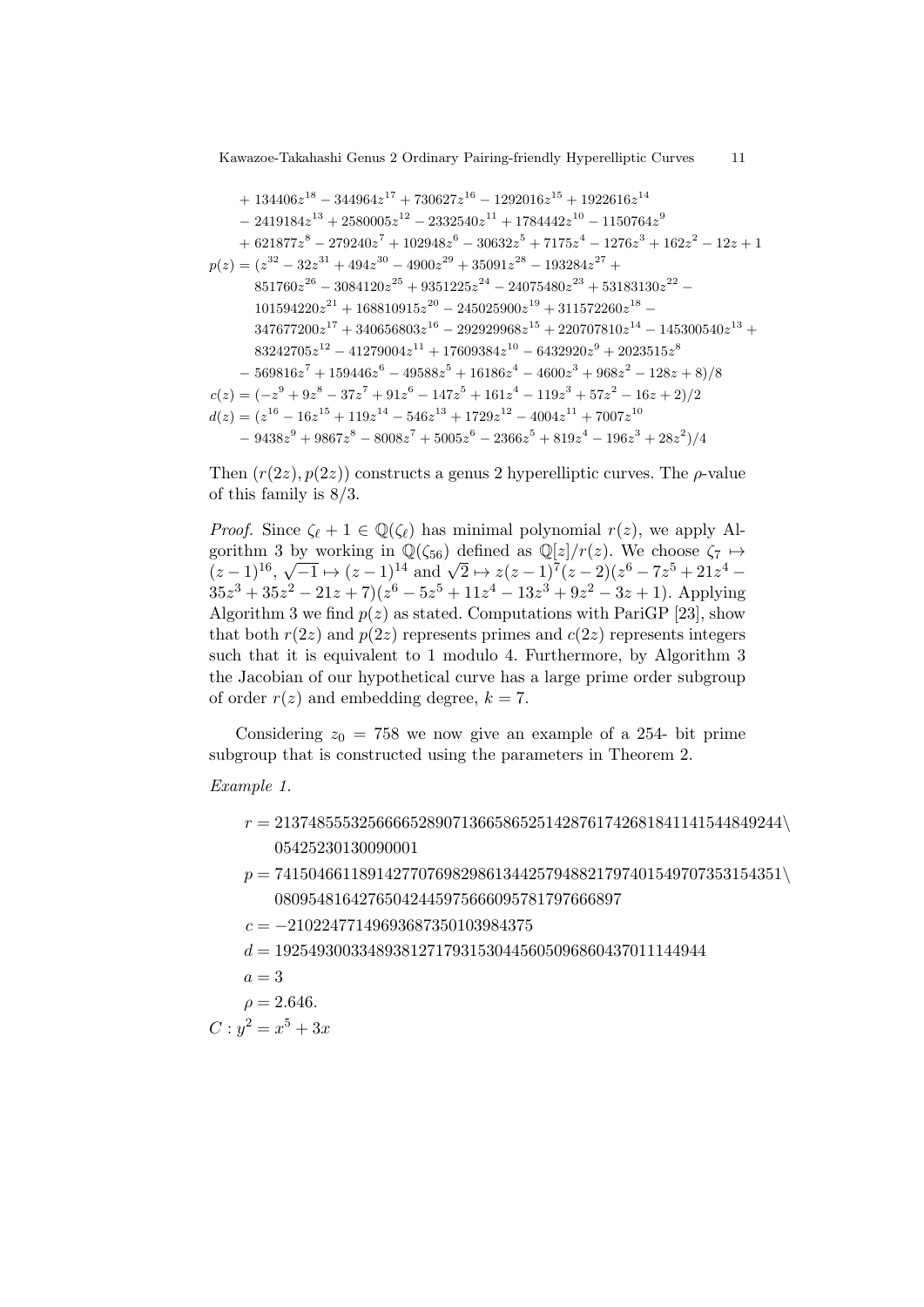The next curve is of embedding degree  $k = 8$ . According to [25] this family of curves admits higher order twists. This means that it is possible to have both inputs to a pairing defined over a base field. The previous record on this curve was  $\rho = 4$ . In Theorem 3 below we outline the parameters that defines a family of hyperelliptic curves with  $\rho = 3$ .

**Theorem 3.** Let  $k = \ell = 8$ . Let  $\gamma = \zeta_{\ell}^3 + \zeta_{\ell}^2 + \zeta_{\ell} + 3 \in \mathbb{Q}(\zeta_8)$  and define polynomials  $r(z)$ ,  $p(z)$ ,  $c(z)$ ,  $d(z)$  by the following:

 $r(z) = z^4 - 12z^3 + 60z^2 - 144z + 136$  $p(z) = (11z<sup>6</sup> - 188z<sup>5</sup> + 1460z<sup>4</sup> - 6464z<sup>3</sup> + 17080z<sup>2</sup> - 25408z + 16448)/64$  $c(z) = (3z^3 - 26z^2 + 92z - 120)/8$  $d(z) = (-z^3 + 8z^2 - 26z + 32)/8$ 

Then  $(r(32z)/8, p(32z))$  constructs a genus 2 hyperelliptic curves with embedding degree 8. The  $\rho$ -value of this family is 3.

This type of a curve is recommended at the 128 bit security level, see Table 3.1 in [1]. Below we give an example obtained using the above parameters.

# Example 2.

- $r = 131072000000009898508288000280324362739203528331792090742\backslash$ 477643363528725893137(257bits)
- $p = 184549376000020905654747136986742251766767879474504560418$ 252532669506933642904885116183766157641277112712983172884737
- $c = 12288000000000695988992000013140209336688082695322003440625$
- $d = -4096000000000231996416000004380073001064027565137751569916$
- $a=3$
- $\rho = 3.012$

 $C: y^2 = x^5 + 3x$ 

**Theorem 4.** Let  $k = 10, \ell = 40$ . Let  $\gamma = \zeta_{\ell} + 1 \in \mathbb{Q}(\zeta_{\ell})$  and define polynomials  $r(z)$ ,  $p(z)$ ,  $c(z)$ ,  $d(z)$  by the following:

$$
r(z) = z^{16} - 16z^{15} + 120z^{14} - 560z^{13} + 1819z^{12} - 4356z^{11} + 7942z^{10} - 11220z^9 + 12376z^8 - 10656z^7 + 7112z^6 - 3632z^5 + 1394z^4 - 392z^3 + 76z^2 - 8z + 1
$$
  
\n
$$
p(z) = (z^{24} - 24z^{23} + 274z^{22} - 1980z^{21} + 10165z^{20} - 39444z^{19} + 120156z^{18} - 294576z^{17} + 591090z^{16} - 981920z^{15} + 1360476z^{14} - 120156z^{16} - 1981920z^{17} + 13604z^{18} - 120156z^{18} - 120156z^{18} - 120156z^{18} - 120156z^{18} - 120156z^{18} - 120156z^{18} - 120156z^{18} - 120156z^{18} - 120156z^{18} - 120156z^{18} - 120156z^{18} - 120156z^{18} - 120156z^{18} - 120156z^{18} - 120156z^{18} - 120156z^{18} - 120156z^{18} - 120156z^{18} - 120156z^{18} - 120156z^{18} - 120156z^{18} - 120156z^{18} - 120156z^{18} - 120156z^{18} - 120156z^{18} - 120156z^{18} - 120156z^{18} - 120156z^{18} - 120156z^{18} - 120156z^{18} - 120156z^{18} - 120156z^{18} - 120156z^{18
$$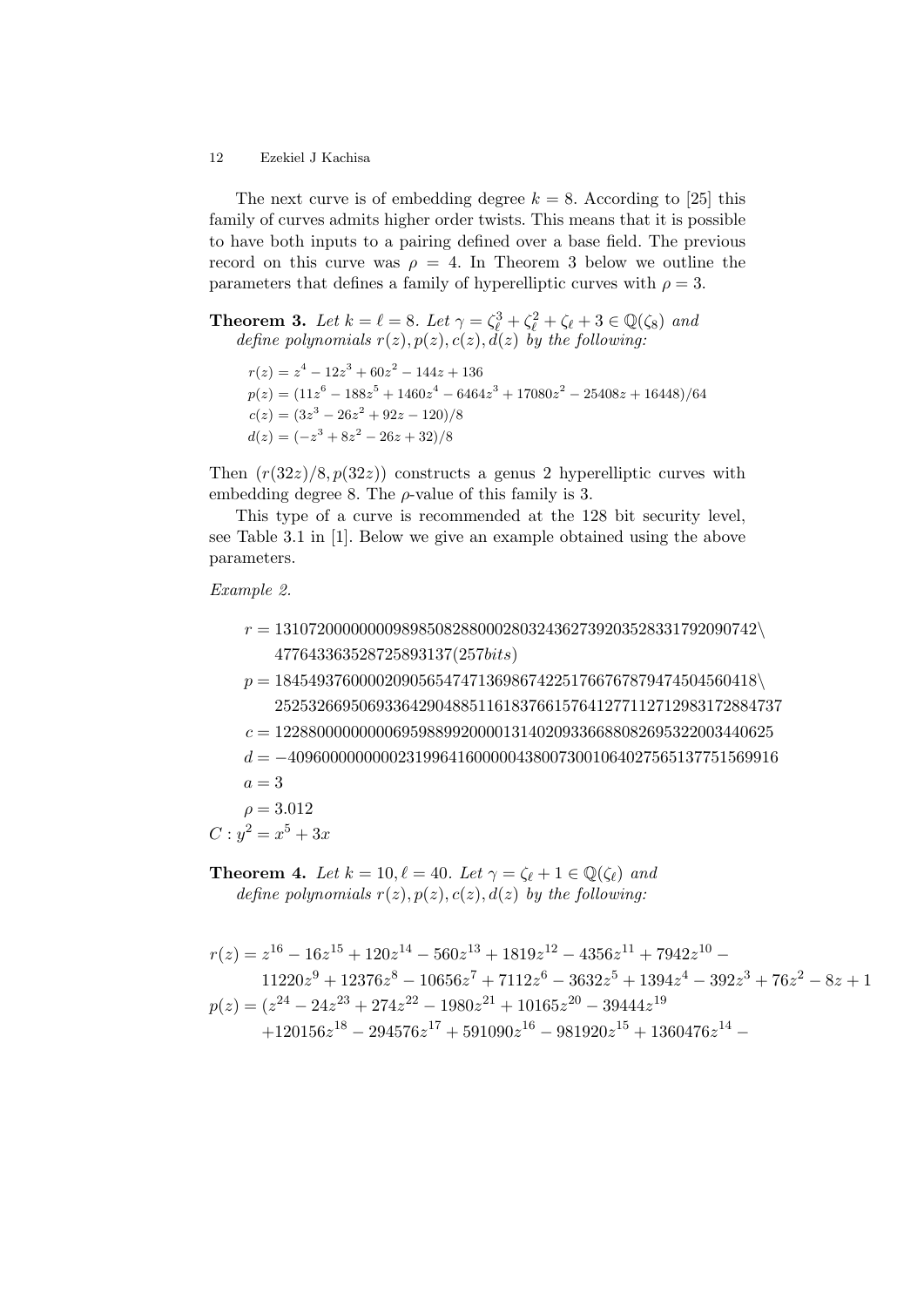$$
1578824z^{13} + 1536842z^{12} - 1253336z^{11} + 853248z^{10} - 482384z^9 + 225861z^8 - 88872z^7 + 31522z^6 - 11676z^5 + 4802z^4 - 1848z^3 + 536z^2 - 96z + 8)/8
$$
  
\n
$$
c(z) = (-z^7 + 7z^6 - 22z^5 + 40z^4 - 45z^3 + 31z^2 - 12z + 2)/2
$$
  
\n
$$
d(z) = (z^{12} - 12z^{11} + 65z^{10} - 210z^9 + 450z^8 - 672z^7 + 714z^6 - 540z^5 + 285z^4 - 100z^3 + 20z^2)/4
$$

Then  $(r(4z), p(4z))$  constructs a genus 2 hyperelliptic curve. The  $\rho$ -value of this family is 3.

Below is a curve of embedding degree 10 with a prime subgroup of size 249 bits. The  $\rho$ -value of its  $J_C$  is 3.036.

Example 3.

- $r=47457491054103014068159312355967539444301108619814810948\backslash$ 2797931132143318041
- $p = 339268047683548227442734898907507152190802484314819125499\$ 393410802175044822928270159666053912399467210953623356417
- $c = -1189724159035338550797061406711295$

 $d = 411866512163557810321097788276510052727469786602189684736$ 

- $a=3$
- $\rho = 3.036$

$$
C: y^2 = x^5 + 3x
$$

- **Theorem 5.** Let  $k = 28$ ,  $\ell = 56$ . Let  $\gamma = \zeta_{\ell} + 1 \in \mathbb{Q}(\zeta_{\ell})$  and define polynomials  $r(z)$ ,  $p(z)$ ,  $c(z)$ ,  $d(z)$  by the following:
- $r(z) = z^{24} 24z^{23} + 276z^{22} 2024z^{21} + 10625z^{20} 42484z^{19} +$  $134406z^{18} - 344964z^{17} + 730627z^{16} - 1292016z^{15} + 1922616z^{14} 2419184z^{13} + 2580005z^{12} - 2332540z^{11} + 1784442z^{10} - 1150764z^9 + 621877z^8 279240z^7 + 102948z^6 - 30632z^5 + 7175z^4 - 1276z^3 + 162z^2 - 12z + 1$  $p(z) = (z^{36} - 36z^{35} + 630z^{34} - 7140z^{33} + 58903z^{32} - 376928z^{31} +$  $1946800z^{30} - 8337760z^{29} + 30188421z^{28} - 93740556z^{27} + 252374850z^{26} -$
- $594076860z^{25} + 1230661575z^{24} 2254790280z^{23} + 3667649460z^{22} 5311037640z^{21} + 6859394535z^{20} - 7909656300z^{19} + 8145387218z^{18} 7487525484z^{17} + 613613430z^{16} - 4473905808z^{15} + 2893567080z^{14} - 1653553104z^{13} +$  $830662287z^{12} - 364485108z^{11} + 138635550z^{10} - 45341540z^9 + 12681910z^8$  $3054608z^7 + 660688z^6 - 141120z^5 + 32008z^4 - 7072z^3 + 1256z^2 - 144z + 8)/8$  $c(z) = (-z^{11} + 11z^{10} - 55z^{9} + 165z^{8} - 331z^{7} + 469z^{6} - 483z^{5} + 365z^{4} - 200z^{3} +$  $76z^2 - 18z + 2)/2$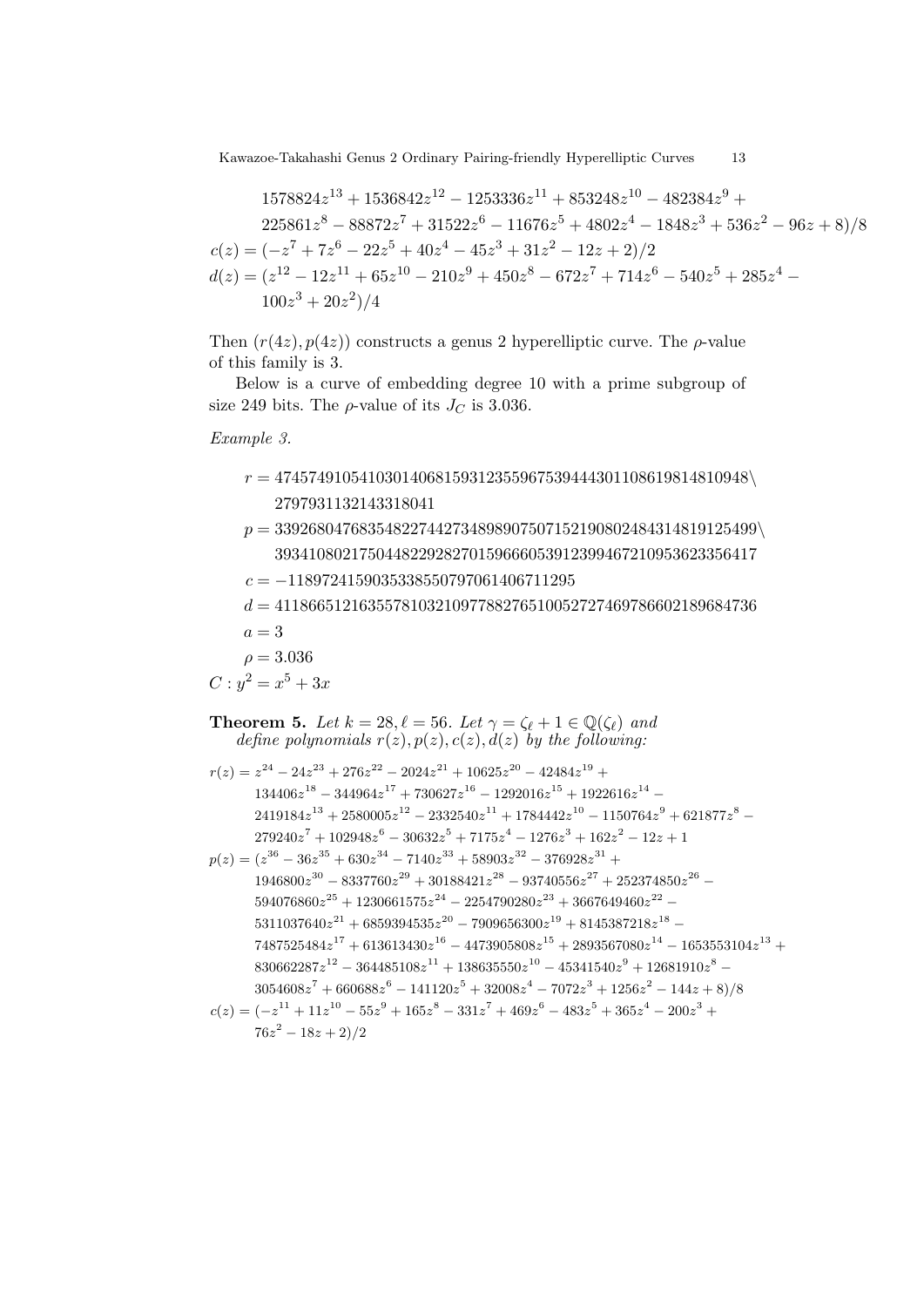$$
d(z) = (z^{18} - 18z^{17} + 153z^{16} - 816z^{15} + 3059z^{14} - 8554z^{13} + 18473z^{12} - 31460z^{11} + 42757z^{10} - 46618z^9 + 40755z^8 - 28392z^7 + 15561z^6 - 6566z^5 + 2058z^4 - 448z^3 + 56z^2)/4
$$

Then  $(r(2z), p(2z))$  constructs a genus 2 hyperelliptic curve. The  $\rho$ -value of this family is  $\rho \approx 3$ .

Here is a curve with a 255 bit prime subgroup constructed from the above parameters:

Example 4.

- $r = 42491960053938594435112219237666767431311006357122111696$ 690362883228500208481
- $p = 1094889169501305037288247123944801366479653316841535239280\backslash$ 568336193026632167195184728514564519636647060505191263121  $c = -66111539648877169993055611952337239$  $d = 739894982244542944193343853775218465253390470331838998400$  $a = 23$  $2.972$

$$
\rho=2.972
$$

 $C: y^2 = x^5 + 23x$ 

The following family for  $k = 24$  has a similar  $\rho$ -value as to a family of  $k = 24$  reported in [18]. One can use the following parameters to construct a Kawazoe-Takahashi Type II pairing-friendly hyperelliptic curve of embedding degree  $k = 24$  with  $\rho = 3$ .

**Theorem 6.** Let  $k = \ell = 24$ . Let  $\gamma = \zeta_{24} + 1 \in \mathbb{Q}(\zeta_{24})$  and define polynomials  $r(z)$ ,  $p(z)$ ,  $c(z)$ ,  $d(z)$  by the following:

$$
r(z) = z^8 - 8z^7 + 28z^6 - 56z^5 + 69z^4 - 52z^3 + 22z^2 - 4z + 1
$$
  
\n
$$
p(z) = (2z^{12} - 28z^{11} + 179z^{10} - 688z^9 + 1766z^8 - 3188z^7 + 4155z^6 - 3948z^5 + 2724z^4 - 1336z^3 + 443z^2 - 88z + 8)/8
$$
  
\n
$$
c(z) = (-z^6 + 7z^5 - 20z^4 + 30z^3 - 25z^2 + 11z - 2)/2
$$
  
\n
$$
d(z) = (z^5 - 4z^4 + 5z^3 - 2z^2 - z)/4
$$

Then  $(r(8z + 4)/8, p(8z + 4))$  constructs a complete ordinary pairingfriendly genus 2 hyperelliptic curves with embedding degree 24. The  $\rho$ value of this family is 3.

The following family is of embedding degree  $k = 2$  with  $\rho = 3$ . In this case the parameters corresponds to a quadratic twist  $C'$  of the curve  $C$ whose order of  $J_C$  has a large prime of size r.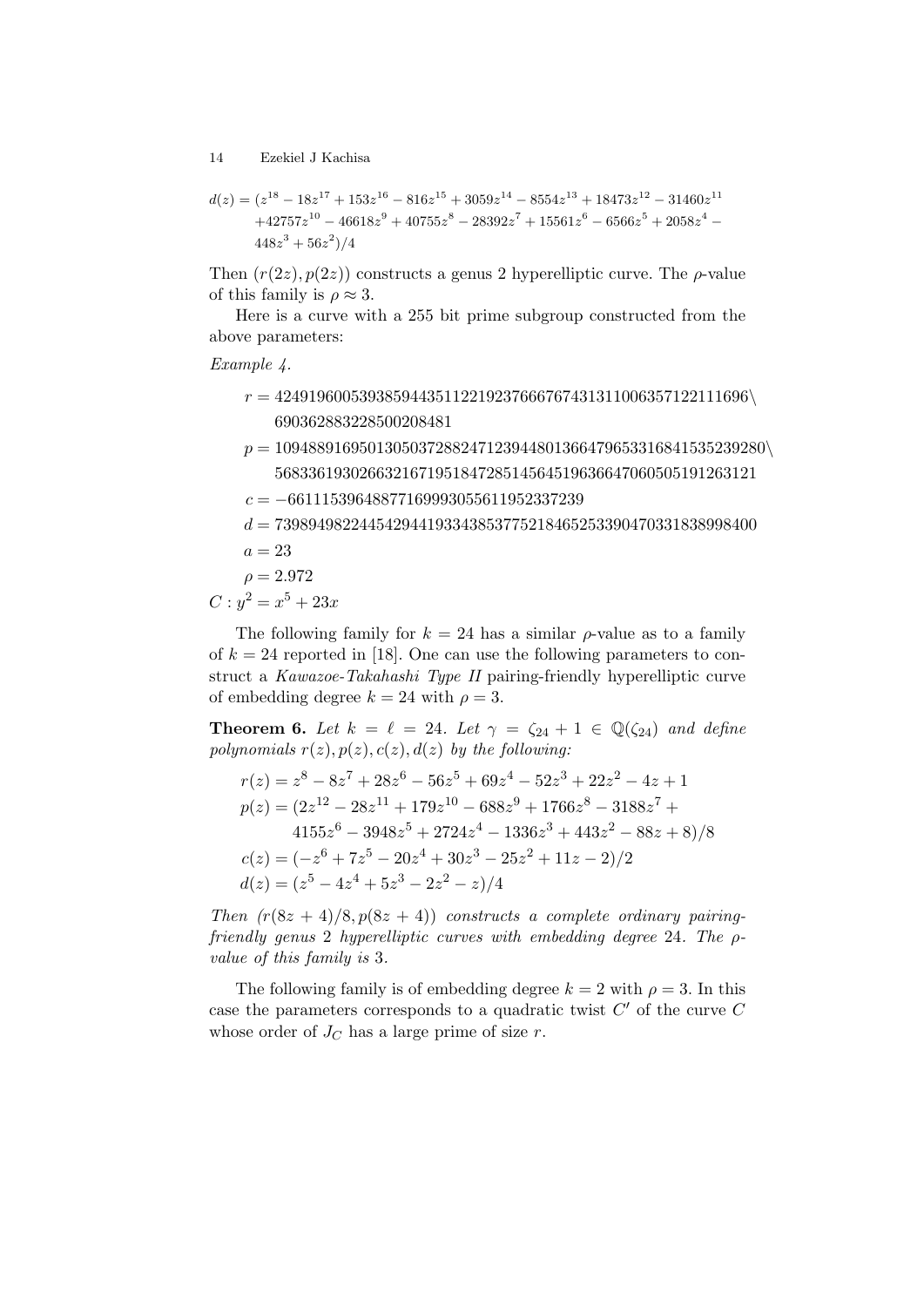**Theorem 7.** Let  $k = 2$ ,  $\ell = 8$ . Let  $\gamma = \zeta_8^2 + \zeta_8 + 1 \in \mathbb{Q}(\zeta_8)$  and define polynomials  $r(z)$ ,  $p(z)$ ,  $c(z)$ ,  $d(z)$  by the following:

$$
r(z) = z4 - 4z3 + 8z2 - 4z + 1
$$
  
\n
$$
p(z) = (17z6 - 128z5 + 480z4 - 964z3 + 1089z2 - 476z + 68)/36
$$
  
\n
$$
c(z) = (z3 - 4z2 + 7z - 2)/2
$$
  
\n
$$
d(z) = (-2z3 + 7z2 - 14z + 4)/6
$$

Then  $(r(36z+8)/9, p(36z+8))$  constructs a genus 2 hyperelliptic curve. The  $\rho$ -value of this family is 3.

Here is a curve with a 164 bit prime subgroup constructed from the above parameters:

Example 5.

 $r = 18662407671139230451673881592011637799903138004697$  $p = 102792562578915164898226742137468734090998250325265\backslash$ 6165164129909459559679217  $c = 23328007191686179030939068128424560723$  $d = -15552004794459612687736644908426134338$  $a = 10$  $\rho = 3.049$ 

Here our genus 2 hyperelliptic equation is  $C': y^2 = x^5 + 10x$  and hence  $C: y^2 = 20(x^5 + 10x)$  is the curve whose  $\#J_C$  has a large prime r and its embedding degree is 2 with repect to r.

We now present pairing-friendly hyperelliptic curves of embedding k whose polynomial that defines the prime order subgroup  $r(z)$ , has its degree greater or equal to 40. The polynomials that defines some of curves can be found in Appendix A. Currently these curves, as already pointed out, are only of theoretical interest. In this table  $\ell = lcm(k, 8)$ .

**Table 1.** Families of curves, whose  $deg(r(z)) \geq 40$ 

| k  |                  |    |    |       | $\text{Degree}(r(z))$ $\text{Degree}(p(z))$ $\rho$ -value Modular class |
|----|------------------|----|----|-------|-------------------------------------------------------------------------|
|    |                  | 40 | 48 | 2.400 | 3 mod 4                                                                 |
|    | Ce $+1$          | 48 | 64 | 2.667 | $4 \mod 8$                                                              |
| 22 | $\zeta_{\ell}+1$ | 40 | 56 | 2.800 | $0 \mod 4$                                                              |
| 26 |                  | 48 | 56 | 2.333 | $3 \mod 4$                                                              |
|    |                  | 48 | 64 | 2.600 | $0 \mod 4$                                                              |
|    |                  |    | 60 | 2.500 | $0 \mod 4$                                                              |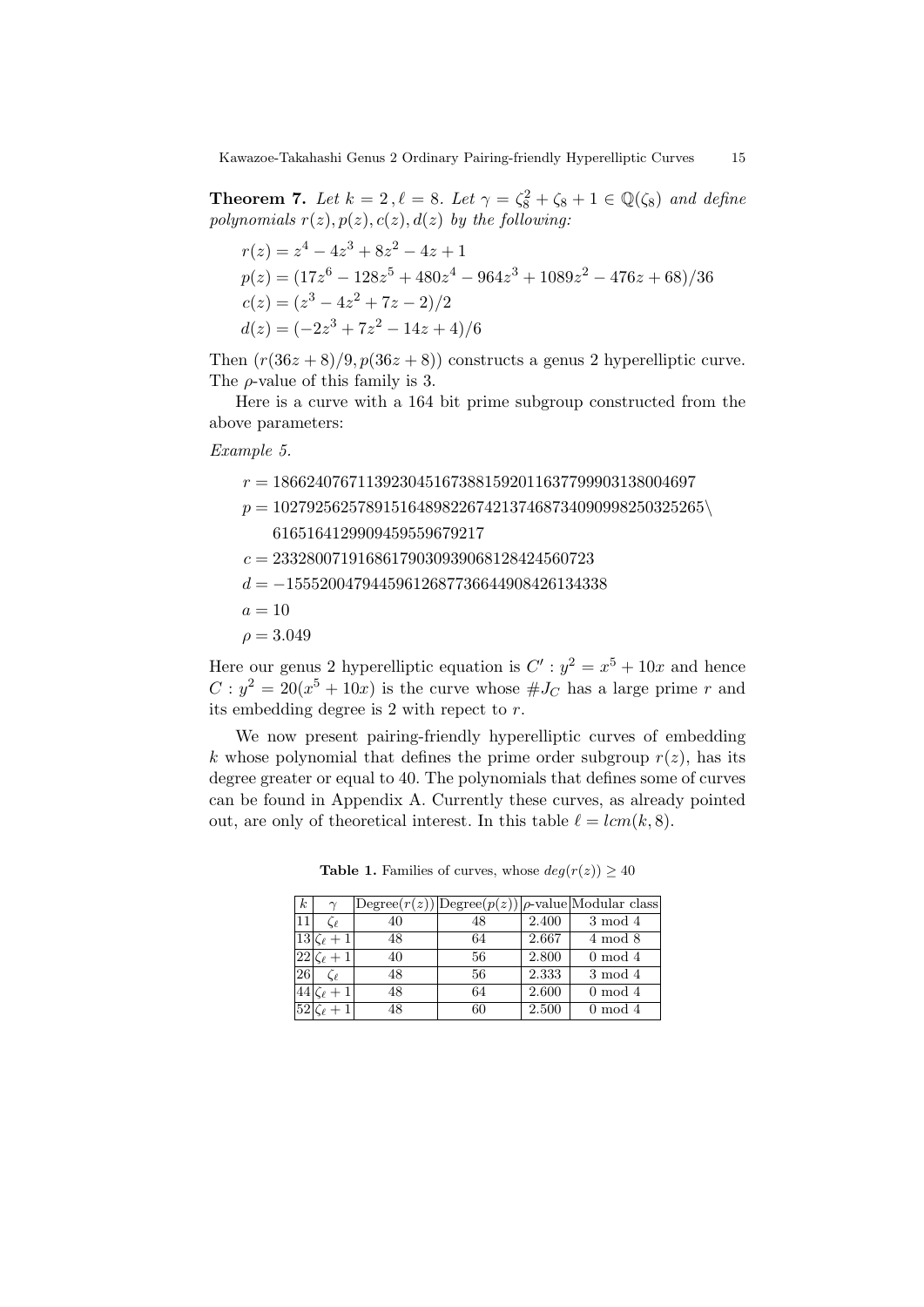### 5 Conclusion

We have presented an algorithm that produces more Kawazoe-Takahashi type of genus 2 pairing-friendly hyperelliptic curves. In addition we have presented new curves with better  $\rho$ -values. A problem with some of the reported curves is that the degree of the polynomial  $r(z)$ , which defines the prime order subgroup, is too large and hence a very small number, if any, of usable curves could be found. Table 2 summarises the the curves reported in this paper. Curves with  $1 \leq \rho \leq 2$  remain elusive.

| $\boldsymbol{k}$ |    | $ \text{Degree}(r(z))  \text{Degree}(p(z))  \rho\text{-value}$ |       |
|------------------|----|----------------------------------------------------------------|-------|
| $\overline{2}$   | 4  | 6                                                              | 3.000 |
| $\overline{7}$   | 24 | 32                                                             | 2.667 |
| 8                | 4  | 6                                                              | 3.000 |
| 10               | 16 | 24                                                             | 3.000 |
| 11               | 40 | 48                                                             | 2.400 |
| 13               | 48 | 64                                                             | 2.667 |
| 22               | 40 | 56                                                             | 2.800 |
| 24               | 8  | 12                                                             | 3.000 |
| 26               | 48 | 56                                                             | 2.333 |
| 28               | 24 | 36                                                             | 3.000 |
| 44               | 48 | 64                                                             | 2.600 |
| 52               | 48 | 60                                                             | 2.500 |

Table 2. Families of curves,  $k < 60$ , with  $2.000 < \rho \leq 3.000$ 

# References

- 1. Balakrishnan, J., Belding, J., Chisholm, S., Eisenträger, K., Stange, K. and Teske, E.: Pairings on hyperelliptic curves. Available at http://www.math. uwaterloo.ca/˜eteske/teske/pairings.pdf (2009).
- 2. Barreto P.S.L.M., Lynn, B. and Scott, M.: Constructing elliptic curves with prescribed embedding degree. In: Cimato, S., Galdi C., Persiano, G. (eds.) SCN 2002. LNCS, vol. 2576, pp. 263–273, Springer-Verlag (2002).
- 3. Boneh, D., Franklin, M.: Identity-based encryption from the Weil pairing. SIAM Journal of Computing 32(3), pp. 586-615 (2003).
- 4. Boneh, D., Lynn, B., and Shacham, H.: Short signatures from the Weil Pairing. In: Boyd, C. (ed.). ASIACRYPT 2001. LNCS, vol. 2248, pp. 514-532. Springer, Verlag (2001).
- 5. Bosma, W., Cannon, J., and Playoust, C.: The Magma algebra system. I. The user language. J. Symbolic Comput. (1997). 24(3-4):235-265.
- 6. Barreto, P.S.L.M., and Naehrig M.: Pairing-friendly elliptic curves of prime order. Selected Areas in Cryptography – SAC'2005. LNCS, vol. 3897, pp 319–331 Springer (2006).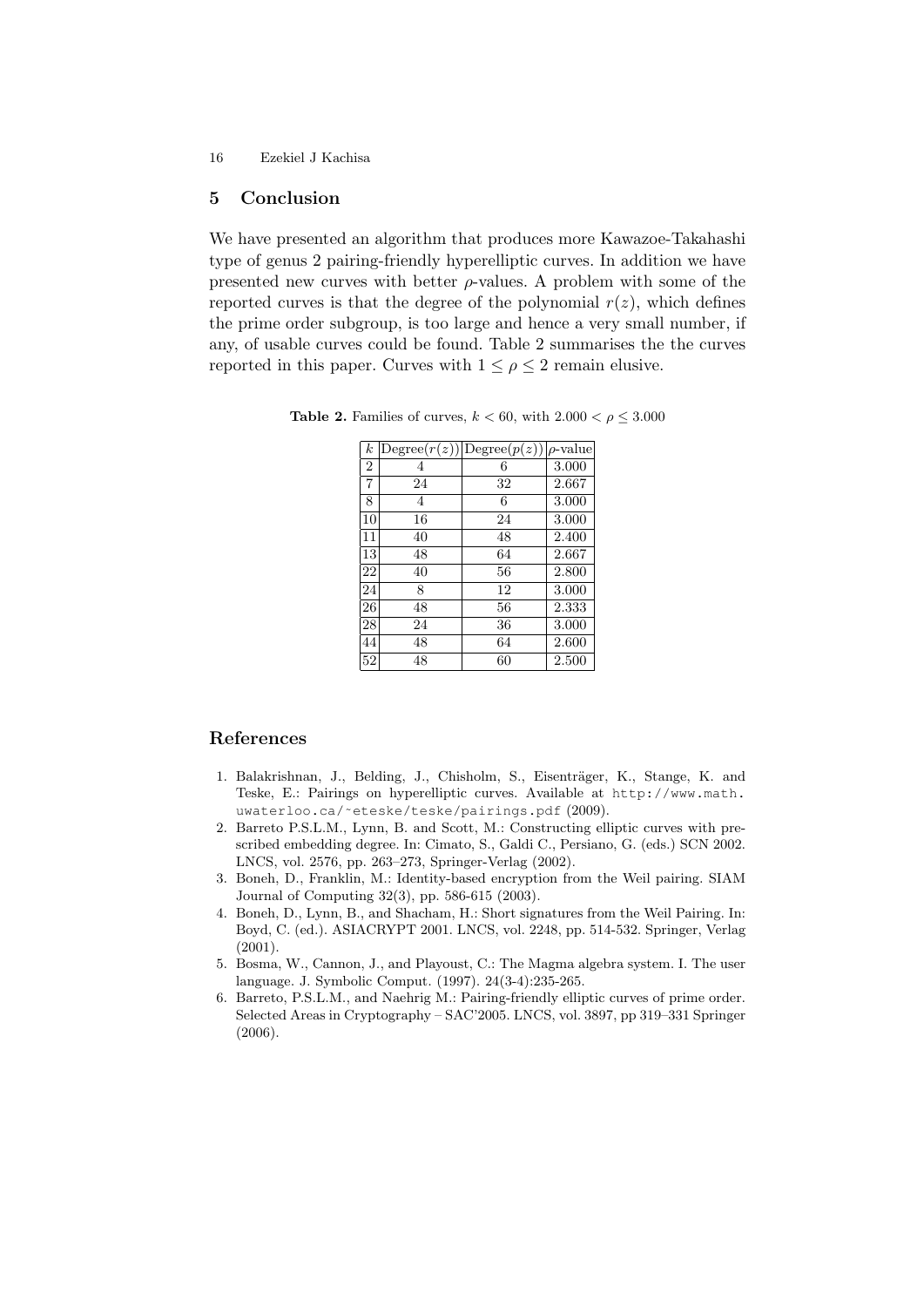- 7. Brezing F. and Weng A.: Elliptic curves suitable for pairing based cryptography, Designs Codes and Cryptography, Vol. 37, No. 1, pp. 133–141 (2005).
- 8. Cocks, C. and Pinch, R. G. E.: Identity-based cryptosystems based on the Weil pairing. Unpublished manuscript (2001).
- 9. Furukawa, E., Kawazoe, M., Takahashi, T.: Counting points for hyperelliptic curves of type  $y^2 = x^5 + ax$  over finite prime fields. In: Matsui, M., Zuccherato, R.J. (eds.) SAC 2003. LNCS, vol. 3006, pp. 26-41. Springer, Heidelberg (2004).
- 10. Freeman, D.: Constructing pairing-friendly elliptic curves with embedding Degree 10. In Algorithmic Number Theory Symposium ANTS-VII,LNCS, vol.4096, pp. 452–465. Springer, Heidelberg (2006).
- 11. Freeman, D.: A generalized Brezing-Weng method constructing ordinary pairingfriendly abelian varieties. In: Galbraith, S.D., Paterson, K.G. (eds.) Pairing 2008, LNCS vol.5209, pp 148–163 Springer, Heidelberg (2008).
- 12. Freeman, D.: Constructing pairing-friendly genus 2 curves with ordinary Jacobians. In: Takagi, T., Okamoto, T., Okamoto, E.,Okamoto, T. (eds.) Pairing 2007. LNCS, vol.4575, pp. 152-176, Springer, Heidelberg (2007).
- 13. Freeman, D., Stevenhagen, P. and Streng, M.: Abelian varieties with prescribed embedding degree. In: var der Poorten, A.J., Stein, A. (eds.) ANTS-VIII 2008. LNCS, vol.5011, pp. 60-73. Springer, Heidelberg (2008).
- 14. Freeman, D., Scott, M. and Teske, E.: A Taxonomy of pairing-friendly elliptic curves. Journal of Cryptology. Volume 23 Issue 2 (2009).
- 15. Freeman, D., Satoh, T.:Constructing pairing-friendly hyperelliptic curves using Weil restrictions. Cryptography ePrint Archive, Report 2009/103 (2009). Available at http://eprint.iacr.org.
- 16. Joux, A.: A One Round Protocol for Tripartite Diffie-Hellman. In: Bosma, W. (ed.). ANTS 2000. LNCS, vol.1838, pp. 385-394. Springer, Heidelberg (2000).
- 17. Kachisa, E., Schaeffer, E.F. and Scott M.: Constructing Brezing-Weng pairing friendly elliptic curves using elements in the cyclotomic field. In: Galbraith, S.D., Paterson, K.G. (eds.) Pairing 2008. LNCS vol.5209, pp 126–135 Springer, Heidelberg (2008).
- 18. Kawazoe, M., Takahashi, T.: Pairing-friendly hyperelliptic curves with ordinary Jacobians of type  $y^2 = x^5 + ax$ . In: Galbraith, S.D., Paterson, K.G. (eds.) Pairing 2008. LNCS vol.5209, pp 164–177 Springer, Heidelberg (2008).
- 19. Miyaji, A., Nakabayashi, M. and Takano, S.: New explicit conditions of elliptic curve traces for FR-reduction. IEICE Trans. Fundamentals, E84 pp. 1234 - 1243 (2001).
- 20. Sakai, R., Ohgishi, K., and Kasahara, M.: (2000). Cryptosystems based on pairing. Symposium on Cryptography and Information Security (SCIS2000), Okinawa, Japan, Jan. 2628, 2000.
- 21. Scott, M., and Barreto, P. S.: Generating more MNT elliptic curves. Designs, Codes and Cryptography 38, 209-217 (2006).
- 22. Shamir, A.: Identity-Based cryptosystems and signature schemes. In: Blakery, G.R., Chaum, D. (eds.) CRYPTO 1984. LNCS, vol. 196, pp. 47-53. Springer, Heidelberg (1985).
- 23. PARI-GP, version 2.3.2, Bordeaux, 2006, http://pari.math.u-bordeaux.  $fr/$ .
- 24. Silverman, J. H.: The arithmetic of elliptic curves. Springer-Verlag (1986).
- 25. Zhang F.: Twisted Ate pairing on hyperelliptic curves and application. Cryptology ePrint Archive Report 2008/274 (2008), http://eprint.iacr.org/2008/ 274/.